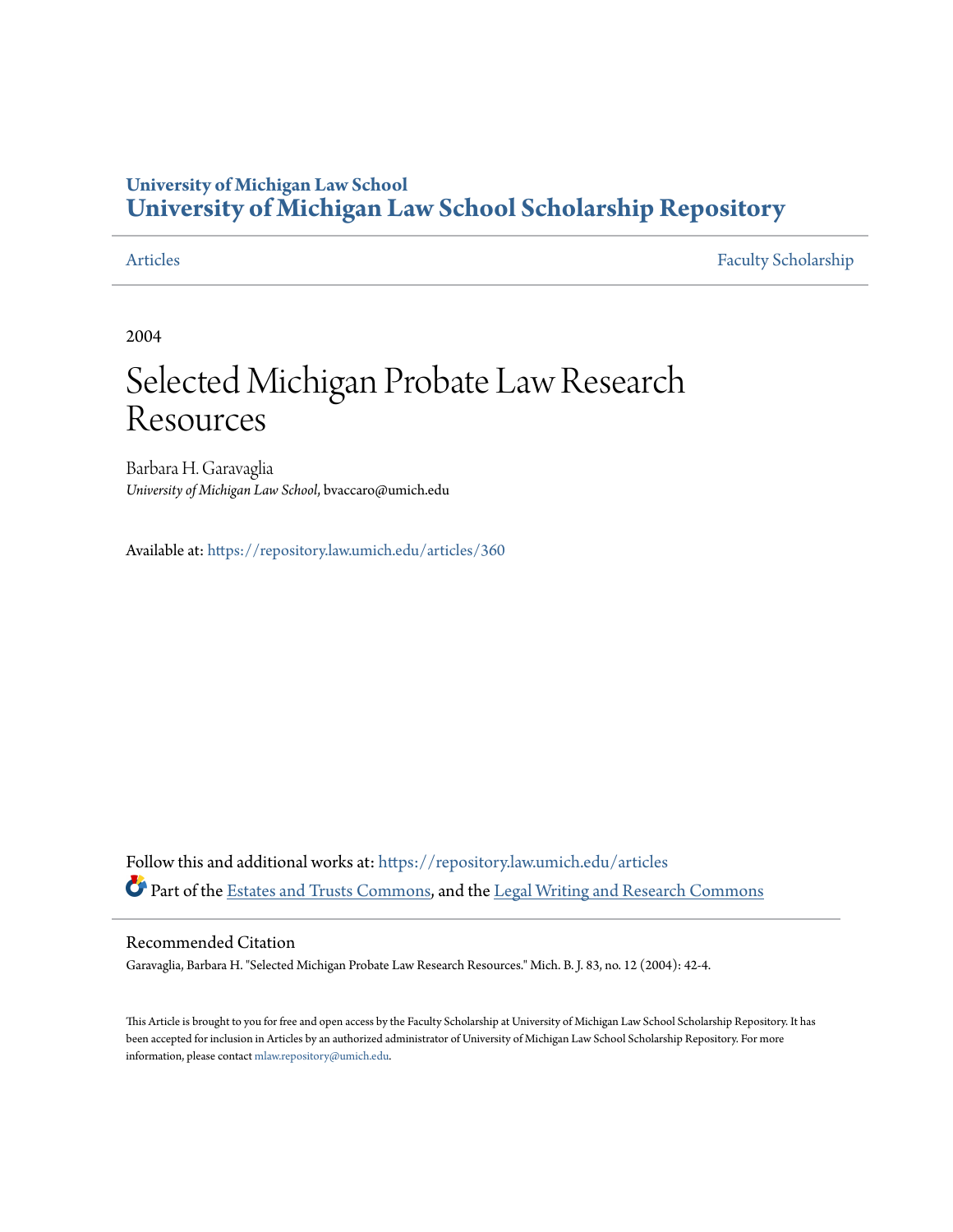# **Selected Michigan Probate Law Research Resources**

RESEARCH DECEMBER 2004 LIBRARIES AND LEGAL RESEARCH LIBRARIES AND LEGAL

ver the past decade, attorneys have increasingly sought free electronic resources on the web to meet their research needs in order to control research costs. The need for free or low-cost access to legal materials is especially critical<br>
access to legal materials is especially critical for solo practitioners and attorneys with smaller practices who live in areas without access to a law library or who may find the cost of commercial print and electronic resources prohibitive.

The web has developed into a reasonably reliable source of primary legal material for the United States at both the federal and state levels since most federal and state governmental units have set up websites that provide free access to current statutes and regulations and to case law for at least the past decade. While access to free primary legal material has improved, the Boolean search mechanisms provided for these resources still remains less sophisticated and less powerful than commercial electronic resources like Lexis and Westlaw.

Furthermore, secondary material such as commercially published treatises and looseleaf services are generally not available free on the web. This means that attorneys in most practice areas, including probate and estate law, must still rely on a combination of research formats to conduct effective, accurate, and systematic research—print, webbased electronic resources, and sometimes CD-ROM.

This article focuses on selected print and web-based electronic resources for Michigan probate and estate practitioners, including commercial web-based electronic resources. The first part of this article covers primary sources for all attorneys, while the second part covers resources for probate and estate attorneys. Details are not provided for all commercial web-based products, but links to selected publisher websites where details may be found are provided.

#### **Free Web-Based Sources of Primary Law for Michigan**

Primary legislative and administrative material for Michigan is readily available free on the web, saving practitioners the cost of purchasing these materials in print format. Michigan statutes and bills are available from the Michigan Legislature website at http:// michiganlegislature.org/. This site provides the ability to search Michigan statutes by MCL number or full-text keyword searching. The *Michigan Administrative Code* and *Michigan Register* are both available from the Office of Regulatory Reform website at http://www.michigan.gov/orr/0,1607,7-142- 5698---,00.html. Full-text searching of the *Code* and the *Register* is not possible at present; researchers must locate needed sections by browsing by department or rule number.

Court opinions for the Michigan Supreme Court and the Michigan Court of Appeals are available free from the Michigan Court of Appeals opinion search page at http:// courtofappeals.mijud.net/resources/opinions. htm; the court website includes published opinions released since January 2001 and court of appeals unpublished opinions released since July 1996. The Michigan Courts site at http://courtofappeals.mijud.net/ resources/opinions.htm also provides fulltext access to the Court Rules, SCAO forms, and Model Civil Jury Instructions.

The State Bar of Michigan and the Institute of Continuing Legal Education (ICLE) provide links to all of the foregoing primary sources of Michigan law as well as to websites

for Michigan federal court opinions through the *Michigan Law Online* website created by ICLE. *Michigan Law Online* is available free to all licensed Michigan attorneys. Attorneys who have not yet obtained their free access may sign up for access at http://www.icle. org/help/subscribe.htm. One of the most valuable features of *Michigan Law Online* is that it also provides enhanced free access to Michigan Supreme Court and Court of Appeals decisions. *Michigan Law Online*'s opinion archive provides full-text searching capability and includes Michigan Supreme Court opinions from 1942 to present, all published Michigan Court of Appeals decisions, and unpublished Michigan Court of Appeals decisions from 2003 to present. In addition, *Michigan Law Online* also provides the ability to "view Michigan decisions that cite" the cases retrieved by a search. This free resource should be invaluable to probate attorneys as well as attorneys in all other areas of practice.

#### **Selected Commercial Web-Based Electronic Resources for Probate and Estate Law Practitioners**

The *ICLE Partnership* package is an attractive research option for Michigan probate and other practitioners. While *Michigan Law Online* provides free access to primary Michigan law for registered Michigan attorneys, the *ICLE Partnership* package is accessible by subscription only. Fees are established based on size of firm, making access to included resources affordable for solo practitioners and small law firms, who may opt to pay annually or monthly. Subscribers to the *ICLE*

*The need for free or low-cost access to legal materials is especially critical for solo practitioners and attorneys with smaller practices who live in areas without access to a law library or who may find the cost of commercial print and electronic resources prohibitive.*

♦

DECEMBER 2004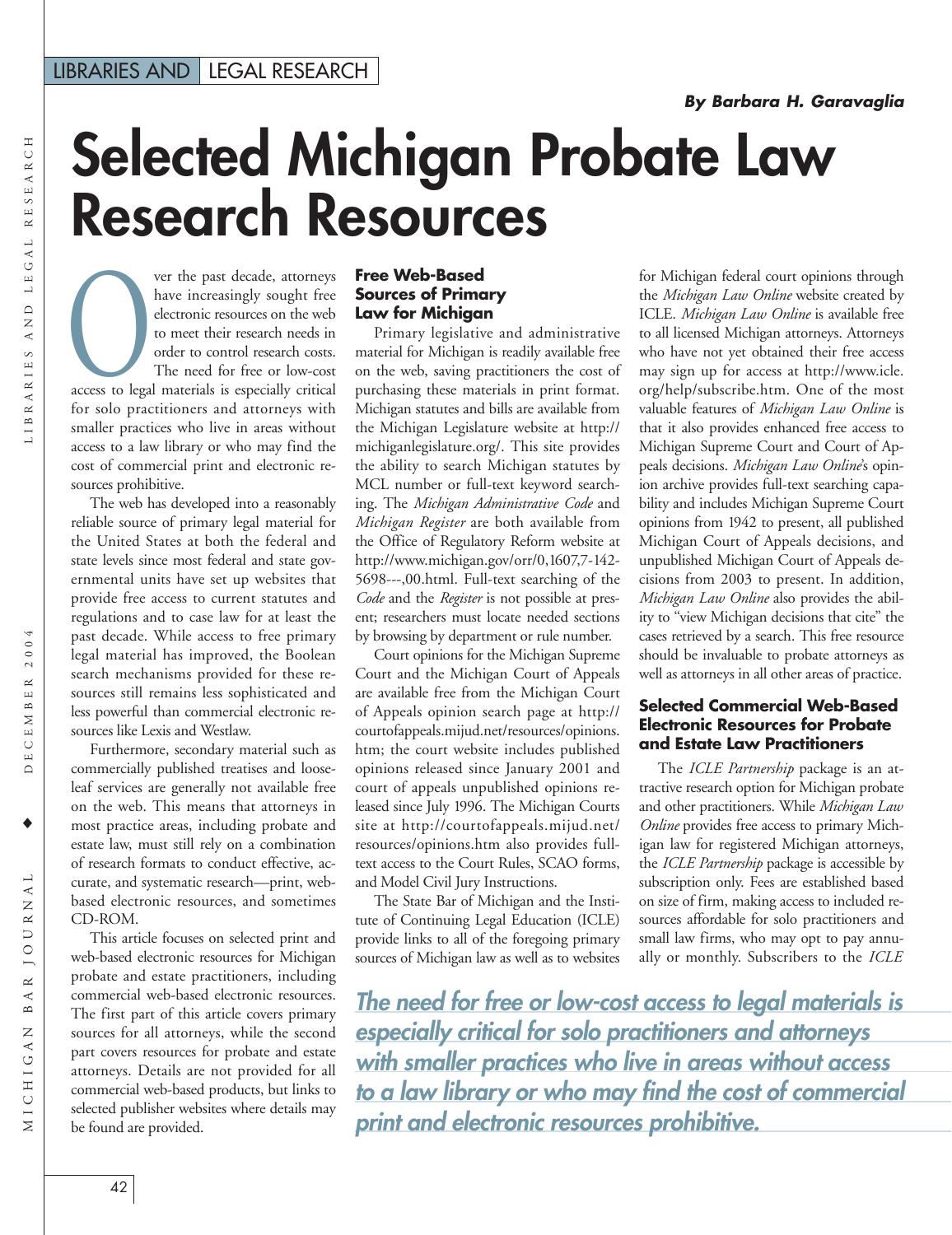*Pa rtnership* receive, among other things, access to online forms with commentary, ICLE seminar materials, and weekly e-mail alerts that provide updates on selected areas of law.

The *ICLE Partnership* also includes stepby-step guides called ''How-To Kits'' that provide guidance on basic transactions in a variety of areas of law, including probate and estate law. The subscription fee also includes 40 law courses per year, and subscribers to the online package receive discounts on ICLE print treatises. Over the next few years, ICLE will begin to provide full-text online access to its treatises through the *ICLE Partnership;* the first estate and probate law treatises are anticipated sometime in 2005. Details about this resource are available at http://www. icle.org/scriptcontent/ICLE\_index.cfm? section=home.

*LexisONE* (www.lexisone.com) provides free searchable access to the last five years of state and federal court opinions and U.S. Supreme Court decisions from 1790 to present. *LexisONE* bills itself as ''the Resource for Small Law Firms.'' In addition to providing free access to the latest five years of cases for Michigan and other states, *LexisONE* also permits practitioners to search for cases within its topical case law libraries such as ''Estate Planning and Probate Law Cases'' on a pay-asyou-go basis; practitioners may sign up and pay online using a credit card. *LexisONE* also has a multitude of different option packages to provide access to *LexisNexis* and online *Shepard's* citators to small law firms and solo practitioners. There are also flat rate packages by the day, week, or month for access to '' Practice Area Research Materials.'' Estate and probate law are not listed as separate packages, but estate law materials and cases are included in the tax law area and to a lesser extent under elder law. The tax law library also includes access to secondary material, including the *Restatement of Trusts 2d, Scott on Trusts* and PLI Estate Planning material, as well as to primary federal and state cases and laws. Detailed contents of the practice area and other packages, including *Shepard's*, are available from the *LexisONE* website http://www.lexisone.com/.

*WestlawPRO* is Westlaw's low-cost, fixed monthly-fee plan for small law firms and solo practitioners. Subscribers may sign up